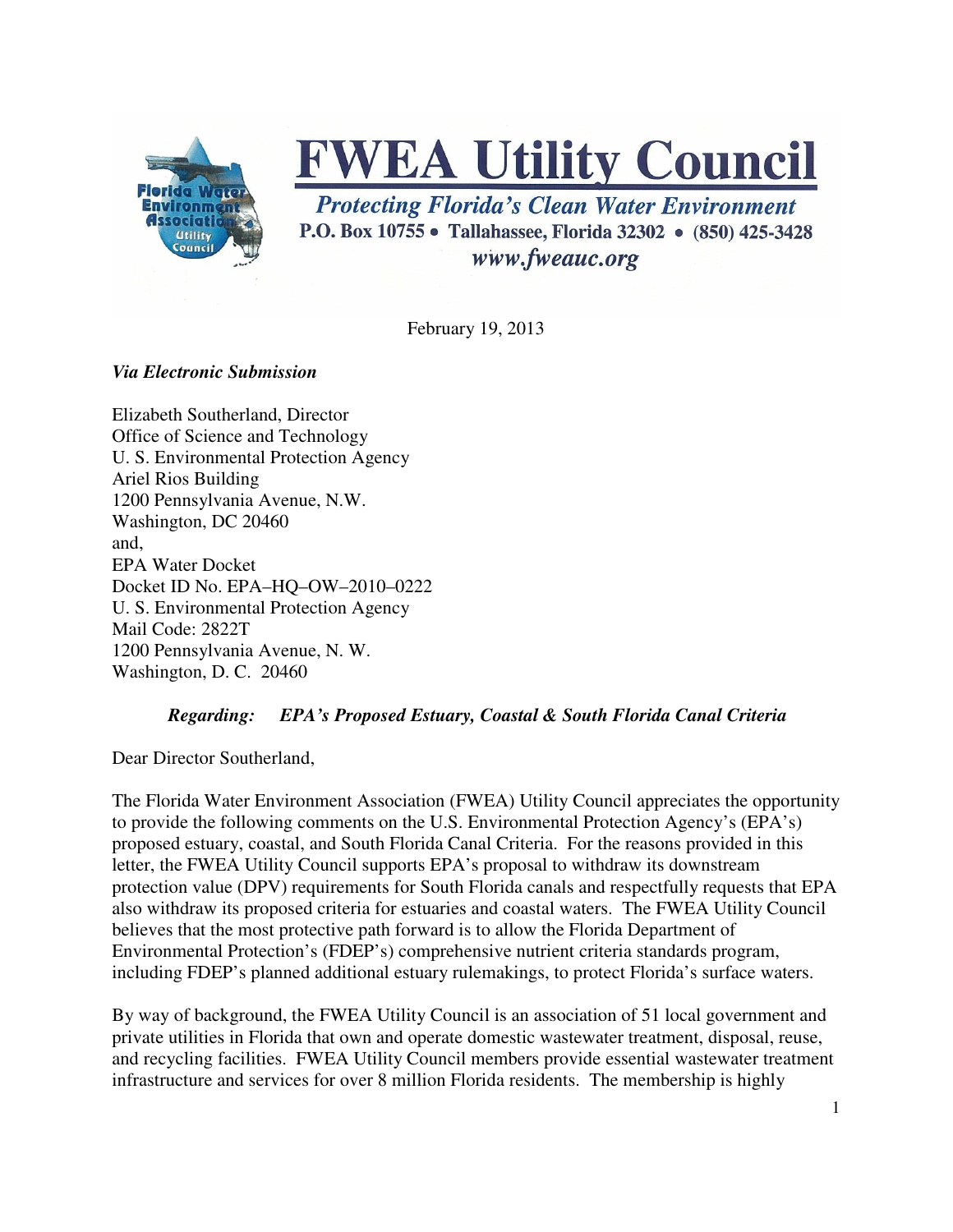diverse, both in terms of the communities served and the way utility members serve them, but Utility Council members share a commitment to environmental protection and scientifically sound environmental policies. It is with this shared commitment that the Utility Council offers the following comments.

This comment letter contains three sections. First, the letter addresses EPA's proposal for South Florida canals and supports EPA's proposal to withdraw DPV requirements for South Florida canals. Second, the letter addresses EPA's proposed estuary criteria and requests that EPA withdraw its proposed criteria in light of the State's estuary criteria rulemakings and in light of the existing EPA-approved TMDLs that already set discharge standards for many water bodies. Lastly, the letter addresses EPA's proposed coastal water criteria and requests that EPA withdraw its proposed chlorophyll-a criteria due to the lack of a need or environmental purpose for the criteria.

### *The FWEA Utility Council supports EPA's proposal to withdraw all proposed criteria applicable to South Florida flowing waters*

EPA proposes a hierarchal method for setting DPVs based on simulation models, a reference condition approach, "dilution models," or setting total nitrogen (TN) and total phosphorus (TP) criteria of the receiving waters. Importantly, the rule proposal then provides that "EPA does not intend to finalize these DPVs if the district court modifies the Consent Decree consistent with EPA's amended determination that numeric DPVs are not necessary to meet [Clean Water Act] requirements in Florida."<sup>1</sup> EPA explains in the rule proposal and accompanying amended determination that the State of Florida's nutrient regulatory program ensures the maintenance of downstream waters' designated uses. The FWEA Utility Council agrees that the approved State program obviates the need for DPVs in South Florida and in the rest of the state and supports EPA's decision to withdraw its proposed DPVs.

The FWEA Utility Council also supports EPA's preferred approach to not propose instream nutrient criteria for South Florida canals. This approach is consistent with the determinations of the EPA Science Advisory Board (SAB) and FDEP scientists that there is an inadequate scientific basis for deriving instream numeric nutrient criteria for South Florida canals.<sup>2</sup> As the SAB stated,

For South Florida inland waters, the SAB was not convinced by the available data that nutrient criteria based on instream protection values were meaningful for man-made and managed canals. The canals do provide ecosystem services, but habitat quality and flows—rather than nutrients—have the greatest influence on biological condition in these managed waterways.<sup>3</sup>

<sup>-</sup> $1$  77 Fed. Reg. at 74960.

<sup>2</sup> SAB, *Review of EPA's draft Approaches for Deriving Numeric Nutrient Criteria for Florida's Estuaries, Coastal Waters, and Southern Inland Flowing Waters* (July 19, 2011); FDEP, *Technical Support Document: Development of Numeric Nutrient Criteria for Florida Lakes, Spring Vents and Streams,* 4-5 *available at*  http://www.dep.state.fl.us/water/wqssp/nutrients/docs/tsd-nnc-lakes-springs-streams.pdf.

<sup>3</sup> SAB, *Review of EPA's draft Approaches*, *supra* note 2, at 2.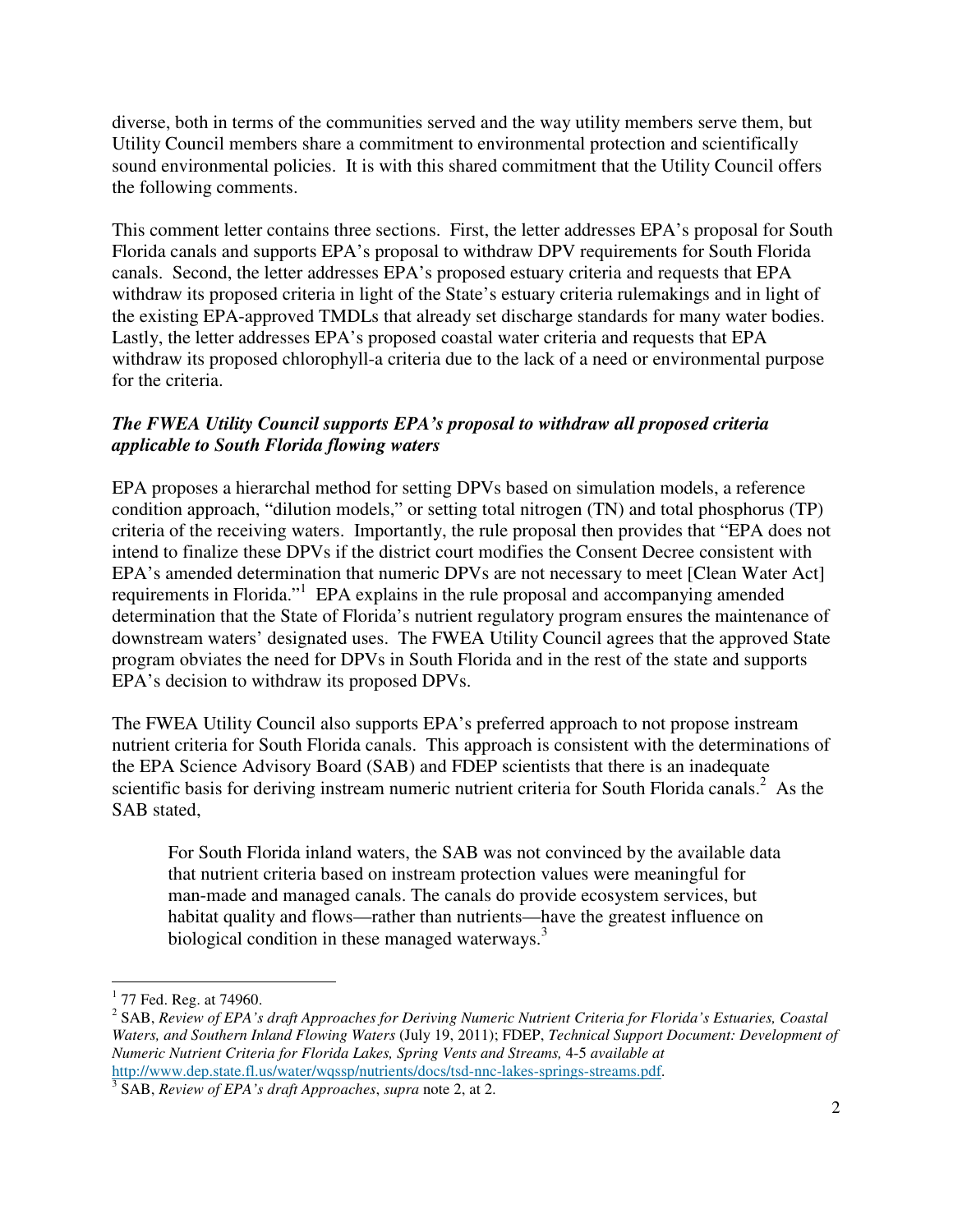The FWEA Utility Council supports adherence to the SAB's scientific determination that it is inappropriate to apply instream criteria to South Florida canals.

## *The FWEA Utility Council requests that EPA withdraw its proposed Florida estuary criteria*

EPA's rule proposal includes proposed criteria for a handful of Florida estuaries. This proposal is unnecessary, because Florida estuaries are already subject to (1) finalized FDEP numeric criteria that await approval by EPA; (2) finalized FDEP nutrient total maximum daily loads (TMDLs) that have already been approved once by EPA under section 303(d) of the Clean Water Act and now await EPA's reaffirmation under section  $303(c)$ ; or (3) estuaries that will soon be subject to FDEP nutrient criteria in accordance with a codified state rulemaking schedule. The FWEA Utility Council recommends that EPA withdraw its proposed criteria for these waters.

EPA's proposed criteria for Florida Panhandle estuaries are unwarranted. After an extensive public rule development process, FDEP officially proposed numeric criteria for Perdido Bay, Pensacola Bay (including Escambia Bay),<sup>4</sup> St. Andrews Bay, Choctawhatchee Bay, and Apalachicola Bay on November 30, 2012. These proposed criteria were not challenged at the state level and now await EPA approval. The FWEA Utility Council supports these statepromulgated nutrient standards. The standards are based on detailed scientific evaluations and are set at levels that protect the designated uses of Florida Panhandle estuaries.<sup>5</sup> The FWEA Utility Council requests that EPA promptly approve the FDEP standards and withdraw its corresponding federal numeric criteria proposals.

FDEP has also finalized -- and EPA has approved -- nutrient TMDLs for a number of the estuaries that are subject to EPA's rule proposal. The State of Florida already has EPA-approved nutrient TMDLs for the St. Johns River Estuary,  $6$  the Indian River Lagoon,  $7$  the St. Lucie

5 FDEP developed extensive technical support materials supporting the estuaries' nutrient criteria rules. *See,* FDEP *Site-Specific Information in Support of Establishing Numeric Nutrient Criteria in Apalachicola Bay* (Oct. 2012), at http://www.dep.state.fl.us/water/wqssp/nutrients/docs/meetings/apalachicola\_bay\_101512.pdf; FDEP, *Site-Specific Information in Support of Establishing Numeric Nutrient Criteria for Choctawhatchee Bay* (Oct. 2012), at http://www.dep.state.fl.us/water/wqssp/nutrients/docs/meetings/choctawhatchee\_bay\_101512.pdf; FDEP, *Site-Specific Information in Support of Establishing Numeric Nutrient Criteria for Pensacola Bay* (Oct. 2012), at http://www.dep.state.fl.us/water/wqssp/nutrients/docs/meetings/pensacola\_bay\_101512.pdf; FDEP, *Site-Specific Information in Support of Establishing Numeric Nutrient Criteria for Perdido Bay* (Oct. 2012), at http://www.dep.state.fl.us/water/wqssp/nutrients/docs/meetings/perdido\_bay\_101512.pdf; FDEP, *Site-Specific Information in Support of Establishing Numeric Nutrient Criteria for St. Andrew Bay* (Oct. 2012), at http://www.dep.state.fl.us/water/wqssp/nutrients/docs/meetings/st\_andrew\_bay\_101512.pdf; FDEP, *Site-Specific Information in Support of Establishing Numeric Nutrient Criteria for St. Joseph Bay (Oct. 2012), at* http://www.dep.state.fl.us/water/wqssp/nutrients/docs/meetings/st\_joe\_bay\_101512.pdf.

 $6$  62-304.415(2), F.A.C.

 4 FDEP proposed a numeric nutrient TMDL for North Escambia Bay as a site specific interpretation of Florida's narrative nutrient criterion. In accordance with approved Rule 62-302.531(1)(a), Florida Administrative Code, the nutrient TMDL is the state nutrient standard for the Bay. EPA proposed the exact same TMDL and report as a federal TMDL on November 30, 2012. The EPA proposal is available at

http://www.epa.gov/region4/water/tmdl/florida/documents/33p\_proposed\_tmdl\_548aa\_493b\_493a\_pensacola\_fl\_do nut\_w.pdf.

 $7^{7}$  62-304.520(3)-(11), F.A.C.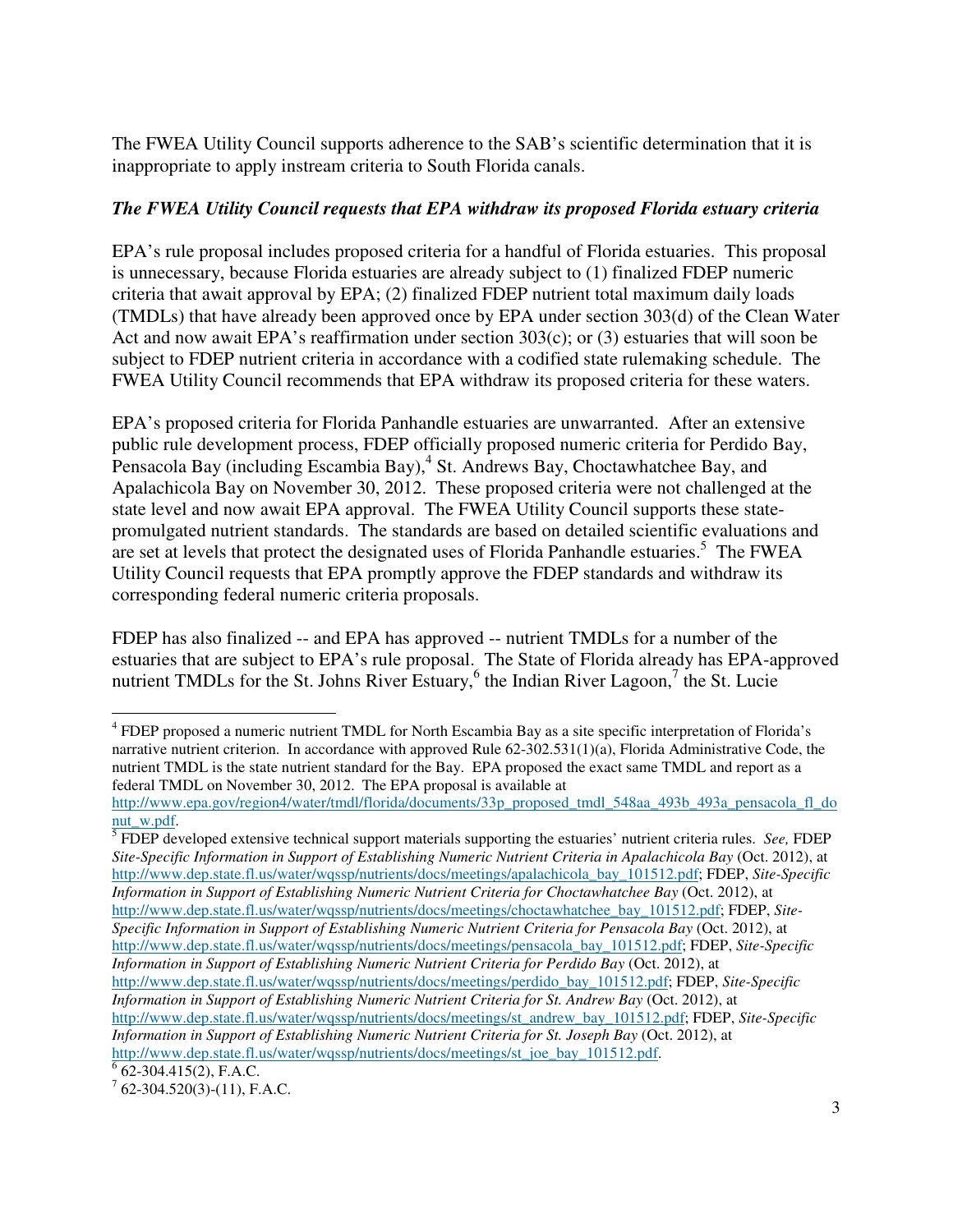Estuary,<sup>8</sup> and the Caloosahatchee River Estuary.<sup>9</sup> These TMDLs are based on extensive and site specific scientific analysis. By approving these numeric nutrient TMDLS, EPA has determined that the numeric targets are protective of the estuaries' designated uses.<sup>10</sup> Also, under the State of Florida's approved nutrient standards rule, these nutrient TMDLs constitute the solely operative numeric nutrient standard for the estuaries.<sup>11</sup> Florida communities, including FWEA Utility Council members, have encumbered significant public monies and are implementing TMDL restoration projects to achieve these water bodies' designated uses.<sup>12</sup> Accordingly, there is no environmental policy objective served by now imposing new generalized nutrient standards for these estuaries that already have site specific TMDL criteria. The EPA proposals are contrary to EPA's decision to approve the nutrient TMDLs as well as EPA's recent approval of the State of Florida's nutrient standards rule. The FWEA Utility Council requests that EPA withdraw its federal numeric nutrient criteria proposals for Florida estuaries that are already subject to EPA-approved TMDLs.

Lastly, the FWEA Utility Council respectfully requests that EPA withdraw its proposed criteria for Florida estuaries that are on schedule to receive State-promulgated numeric nutrient criteria. FDEP Rule 62-302.532(3) requires that "[t]he Department shall establish by rule or final order the estuary specific numeric interpretation of the narrative nutrient criteria for TN and TP for the remaining estuaries by June 30, 2015, subject to the provisions of Chapter 120, F.S." FDEP is developing science-based criteria for these estuaries in accordance with this schedule. The FWEA Utility Council respectfully requests that EPA allow FDEP to develop the scientific information necessary to support state-promulgated criteria and that EPA withdraw its proposed federal nutrient criteria.

#### *The FWEA Utility Council requests that EPA withdraw its proposed Florida coastal water criteria*

In addition to proposing criteria for some Florida estuaries, EPA also proposed chlorophyll-a criteria for Florida's coastal waters. The environmental objective served by taking this action is unclear. EPA notes that "at most times, Florida coastal waters appear to be supporting balanced natural populations of aquatic flora and fauna."<sup>13</sup> Stated differently, there is no indication that Florida has failed to implement its narrative nutrient criterion in a manner that supports the designated uses of Florida's coastal waters. The most significant phenomenon often incorrectly cited as evidence of anthropogenic nutrient loads to coastal waters – red tide – in fact occurs

-

 $8$  62-304.705(1), (3), F.A.C.

 $9^9$  62-304.800(2), F.A.C.

<sup>&</sup>lt;sup>10</sup> TMDLs must ensure that waters achieve and maintain their designated uses and applicable water quality criteria. 33 U.S.C. §1313(d); 40 C.F.R. § 130.7(c)(1). Specifically, TMDLs are established at "levels[s] necessary to implement the applicable water quality [criterion]." 33 U.S.C.  $\S$  1313(d)(1)(C).

<sup>&</sup>lt;sup>11</sup> Rule 62-302.531(2)(a)1.a, F.A.C. (stating that "Total Maximum Daily Loads (TMDLs) adopted under Chapter 62-304, F.A.C., that interpret the narrative water quality criterion for nutrients in paragraph 62-302.530(47)(b), F.A.C., for one or more nutrients or nutrient response variables" are the operative numeric nutrient standards for the waters to which they apply)

<sup>&</sup>lt;sup>12</sup> FWEA Utility Council and FCG EC, Supplemental Memorandum in Support of Summary Judgment, Case 4:08cv-00324-RH-WCS, Document 277 (June 15, 2011).

<sup>&</sup>lt;sup>13</sup> 77 Fed. Reg. at 74959.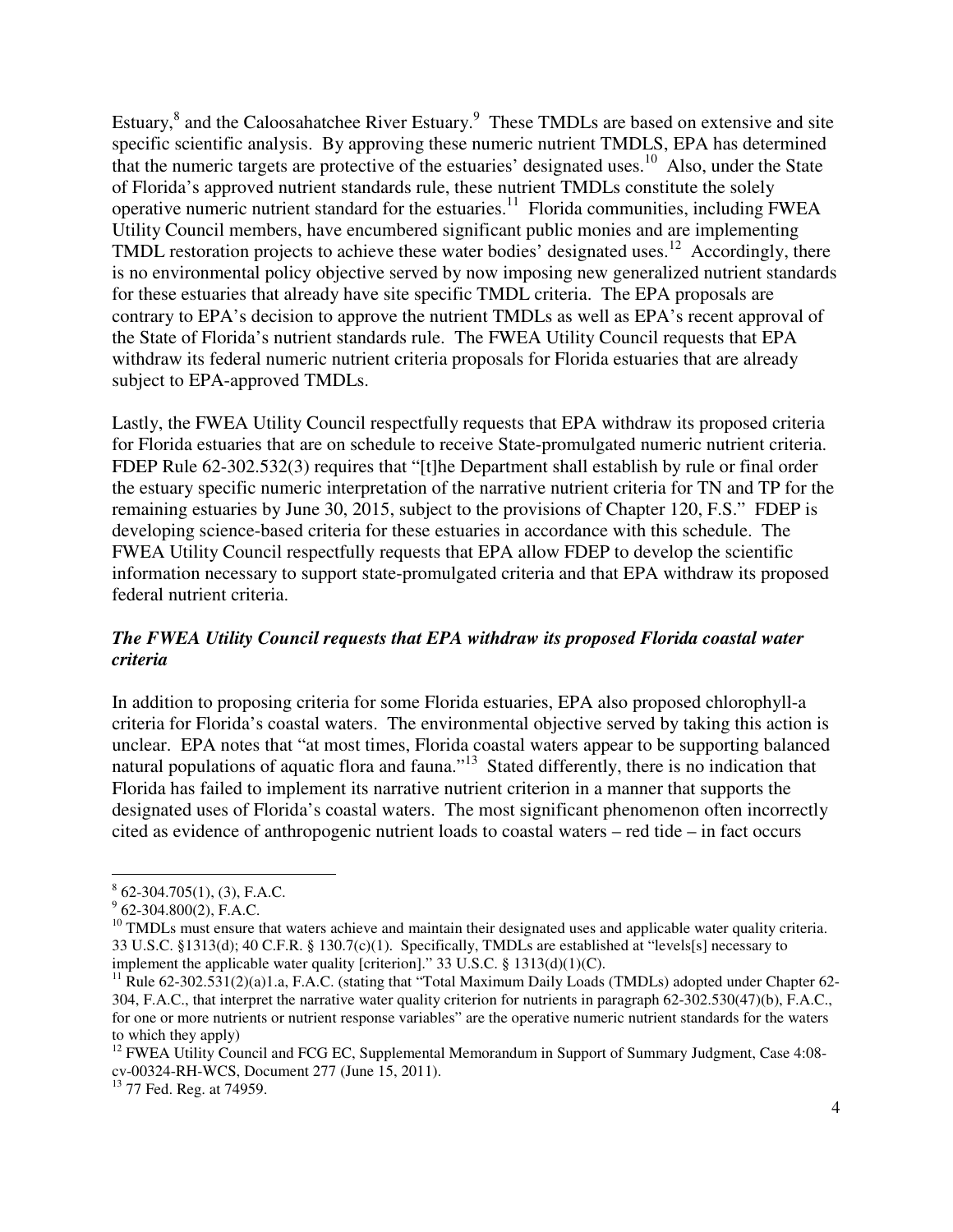naturally.<sup>14</sup> Despite the absence of a need, EPA has nevertheless committed via federal consent decree to propose numeric criteria for Florida's coastal waters.

The challenge of developing numeric criteria for Florida's coastal waters was greater than EPA initially expected.<sup>15</sup> Due to the absence of sufficient TN and TP data for Florida's expansive coastal water region, EPA could not develop defensible numeric nutrient criteria. As the SAB observed, "satellite-derived estimates of chlorophyll may be the only feasible approach for this large, poorly sampled region."<sup>16</sup> Accordingly, EPA divided Florida's coastal waters into seventy-one coastal segments, analyzed satellite remote sensing chlorophyll-a data applicable to the various segments, removed the excursions from the data set, averaged the remaining data, and set the criteria at those average levels for each segment.<sup>17</sup>

While EPA may be correct that the resultant chlorophyll-a criteria represent protective levels, EPA fails to address a more important question. That is, what are the prospects that these chlorophyll-a criteria will actually inform appropriate water quality management decisions? After all, while the coastal waters abut the Florida shores or estuarine waters, the waters also abut and are subsumed into the expanses of the Gulf of Mexico, the Florida Straits, and the Atlantic Ocean. The delineation of the coastal zone is based on political (i.e. jurisdictional) considerations, not water resource distinctions. Indeed, EPA provides no information as to how ocean currents, dynamic climate conditions, and other natural factors may dominate the system when compared to onshore activities. EPA makes no demonstration that their dataset reflects the full range of naturally occurring chlorophyll-a conditions. EPA provides no data, research results, or other information indicating that the proposed chlorophyll-a criteria will protect Florida waters better than Florida's existing narrative criterion. EPA also provides no examples of EPA or other States setting chlorophyll-a criteria in States' coastal zones to better protect coastal waters. The absence of this information calls into question the need for this chlorophyll-a rulemaking.

Under the Clean Water Act, the State of Florida has primary authority to develop and implement water quality criteria. So long as the State criteria protect the designated uses of the waters to which they apply, EPA has no authority to unilaterally impose federal criteria on a hunch that the federal criteria would do a better job protecting the State waters than an existing, protective State criteria. EPA itself has stated that "Federal promulgation of State water quality standards should be a course of last resort" and is "symptomatic of something awry with the basic statutory

http://water.epa.gov/lawsregs/lawsguidance/cwa/upload/2009\_01\_16\_standards\_rules\_fldetermination20090114.pdf.

<sup>-</sup><sup>14</sup> After hearing testimony from competing experts on the origin and cause of red tide events, Florida Administrative Law Judge Canter found that "the more persuasive evidence is that red tide blooms are not a reliable indicator of human-caused, excess nutrient loading and may indicate only a temporary imbalance in aquatic flora and fauna." FWF v. FDEP, DOAH Case 11-6137RP, ¶97, 34 F.A.L.R. 3095 (June 2012)

<sup>&</sup>lt;sup>15</sup> EPA assumed in its January 2009 determination that it would be able to propose coastal waters criteria by 2011, i.e. two years ago. *See* EPA, Letter to Michael Sole Determining that Numeric Nutrient Criteria are Necessary in Florida, (January 14, 2009), at

<sup>16</sup> SAB, *Review of EPA's draft Approaches*, *supra* note 2, at 2.

<sup>&</sup>lt;sup>17</sup> 77 Fed. Reg. at 74958.